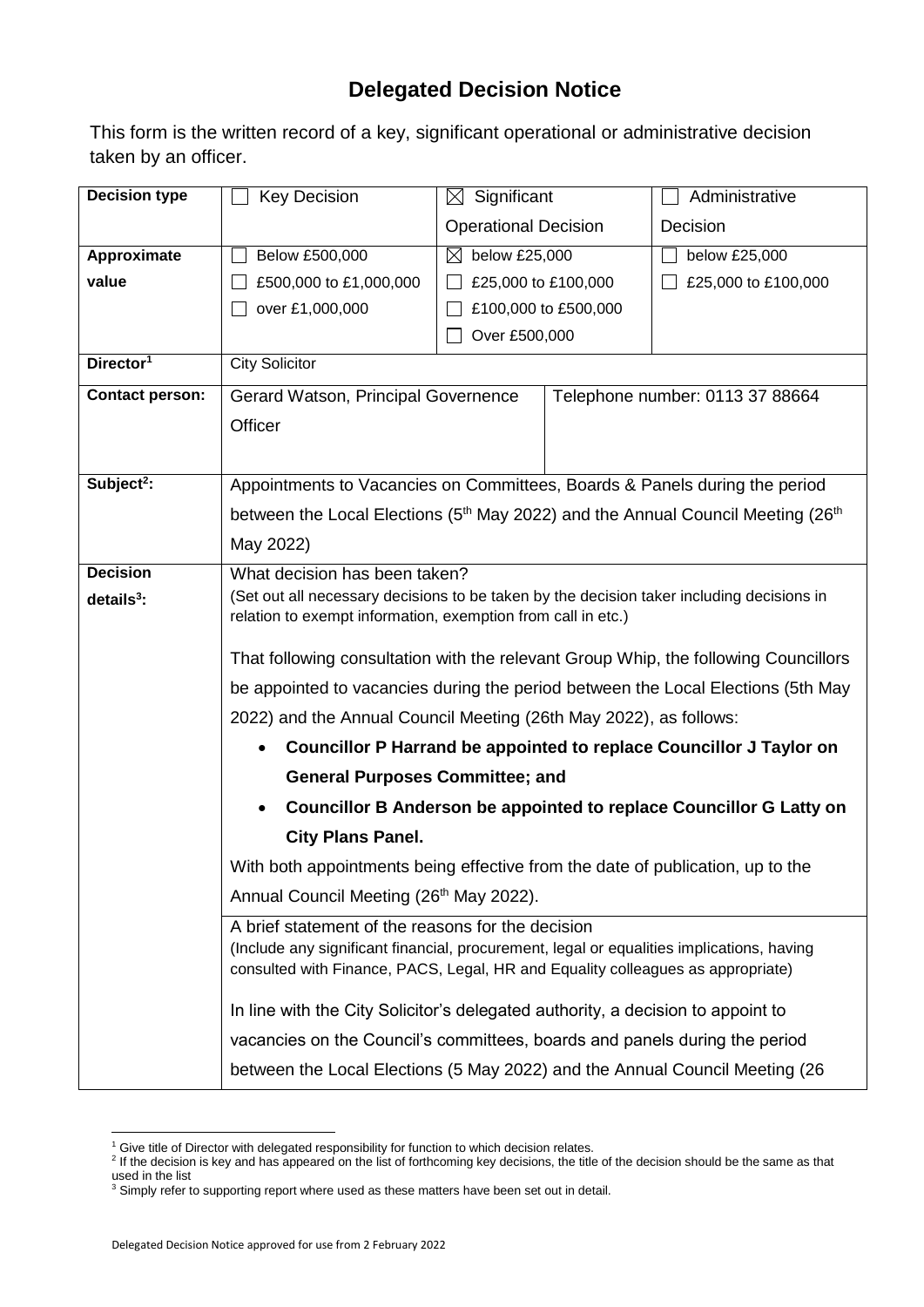|                            | May 2022) will ensure that those meetings scheduled to be held during that time            |  |  |  |  |  |
|----------------------------|--------------------------------------------------------------------------------------------|--|--|--|--|--|
|                            | can proceed with adequate and appropriate membership levels. Such                          |  |  |  |  |  |
|                            | appointments will last for the period leading up to the Annual Council meeting.            |  |  |  |  |  |
|                            |                                                                                            |  |  |  |  |  |
|                            | Brief details of any alternative options considered and rejected by the decision           |  |  |  |  |  |
|                            | maker at the time of making the decision                                                   |  |  |  |  |  |
|                            | An alternative option would be to not appoint to such vacancies, however, pursuing         |  |  |  |  |  |
|                            | this option would present the risk of Committee, Board and Panel meetings taking           |  |  |  |  |  |
|                            | place during this period which did not have adequate and appropriate membership            |  |  |  |  |  |
|                            | levels                                                                                     |  |  |  |  |  |
|                            |                                                                                            |  |  |  |  |  |
| <b>Affected wards:</b>     | None                                                                                       |  |  |  |  |  |
|                            |                                                                                            |  |  |  |  |  |
| <b>Details of</b>          | <b>Executive Member</b>                                                                    |  |  |  |  |  |
| consultation               | N/a                                                                                        |  |  |  |  |  |
| undertaken <sup>4</sup> :  | <b>Ward Councillors</b>                                                                    |  |  |  |  |  |
|                            | N/a                                                                                        |  |  |  |  |  |
|                            | Chief Digital and Information Officer <sup>5</sup>                                         |  |  |  |  |  |
|                            | N/a                                                                                        |  |  |  |  |  |
|                            | Chief Asset Management and Regeneration Officer <sup>6</sup>                               |  |  |  |  |  |
|                            | N/a                                                                                        |  |  |  |  |  |
|                            | <b>Others</b>                                                                              |  |  |  |  |  |
|                            | Relevant Group Whips, via the relevant Group Office Manager                                |  |  |  |  |  |
| Implementation             | Officer accountable, and proposed timescales for implementation                            |  |  |  |  |  |
|                            | Principal Governance Officer. The appointments are effective from the date of publication, |  |  |  |  |  |
|                            | up to the Annual Council Meeting (26th May 2022).                                          |  |  |  |  |  |
|                            |                                                                                            |  |  |  |  |  |
| List of                    | Date Added to List:- N/a                                                                   |  |  |  |  |  |
| Forthcoming                | If Special Urgency or General Exception a brief statement of the reason why it is          |  |  |  |  |  |
| Key Decisions <sup>7</sup> | impracticable to delay the decision                                                        |  |  |  |  |  |
|                            | N/a                                                                                        |  |  |  |  |  |
|                            | If Special Urgency Relevant Scrutiny Chair(s) approval                                     |  |  |  |  |  |
|                            | Signature<br>Date                                                                          |  |  |  |  |  |
| <b>Publication of</b>      | If not published for 5 clear working days prior to decision being taken the reason         |  |  |  |  |  |
|                            | why not possible:                                                                          |  |  |  |  |  |

 4 Include details of any interest disclosed by an elected Member on consultation and the date of any relevant dispensation given. <sup>5</sup> See Officer Delegation Scheme (Executive Functions) CDIO must be consulted in relation to all matters relating to the Council's use of digital technology

<sup>&</sup>lt;sup>6</sup> See Officer Delegation Scheme (Executive Functions) CAMRO must be consulted in relation to all matters relating to the Council's land and buildings.

<sup>&</sup>lt;sup>7</sup> See Executive and Decision Making Procedure Rule 2.4 - 2.6. Complete this section for key decisions only